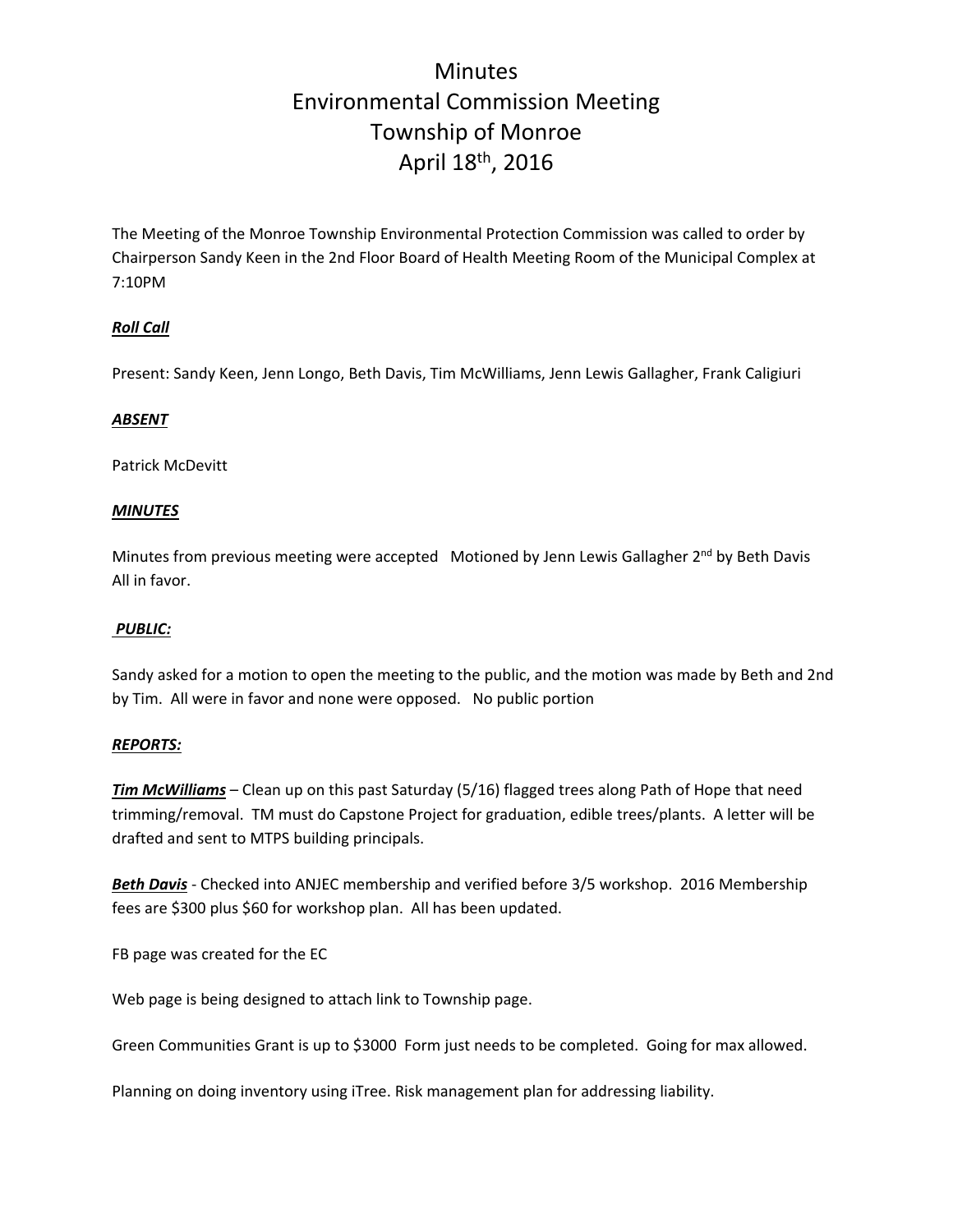# **Minutes** Environmental Commission Meeting Township of Monroe April 18th, 2016

Do we make recommendations to developers on what to plant? Rain gardens should also be used by developers.

### *Sustainable Monroe for Patrick McDevitt by Beth Davis* ‐ Sustainability Summit in June

The mayors of Monroe Twp, Washington Twp and Marlton were in attendance at the meeting on 3/31 at Racks. Sustainable NJ Rep stated that our HUB was a model program.

*Frank Caligiuri* – Planning Board~210 B Main Street to become an apartment again, 1480 N Tuckahoe Daycare on hold, Tuckahoe & Butler 26 single Family homes (concerns are traffic issues)

4H Power Point Presentation for 4H monies needed ~need to address Gloucester County representatives. MUA & Township will support. ADA bathroom facilities, well and restoration of septic system is needed at total cost of around \$250,000 Need separate cost estimate for well digging since our grant is only for the well. County Clerk needs to be contacted to set up presentation.

*Jenn Lewis‐Gallagher* – ANJEC application submitted, should be notified by 5/6. Meeting w/BOE on 5/16. Grant being written for \$1500. Earth Day is this week, should reach out to schools to make sure it is being acknowledged. HG is having "Walk to school Safe Routes to School" in the month of May.

*Sandy Keen* – Web page needs to be created. Beth said she would do this and get it to Kevin Hiedel so it may be linked to the township page. It is coming along per Beth.

Historical Society is hosting a Tea Party, Car Show and Craft Show on 5/21 The Herbal garden by the fountain will be completed.

ERI‐Update Needs to be amended and updated. Send to Kevin Heidel. Beth will email copies to all.

Still looking for teachers in the Elementary Schools for Green Ribbons/Project Learning Tree

Green Ribbons‐Spoke with Mr Earling regarding mold & water issues. Would like to set up meeting with Mr Earling, myself & Jenn Lewis Gallagher.

Path of Hope is covered in Poison Ivy. Must be addressed.

BUDGET‐What is our current budget? Will contact Kevin Heidel. Last year ANJEC & Shade Tree Commission Request to increase budget w/letter. JLG will draft the letter for the 4/19 meeting. In past monies have been used for printed materials (cards,pamphlets) , conferences.

Music Fair would like to host table (June 4<sup>th</sup>) Motion to accept Sandy Keen, All in favor.

Open Space‐all monies have been going to maintenance of parks and open space. Need report on where the money is being spent.